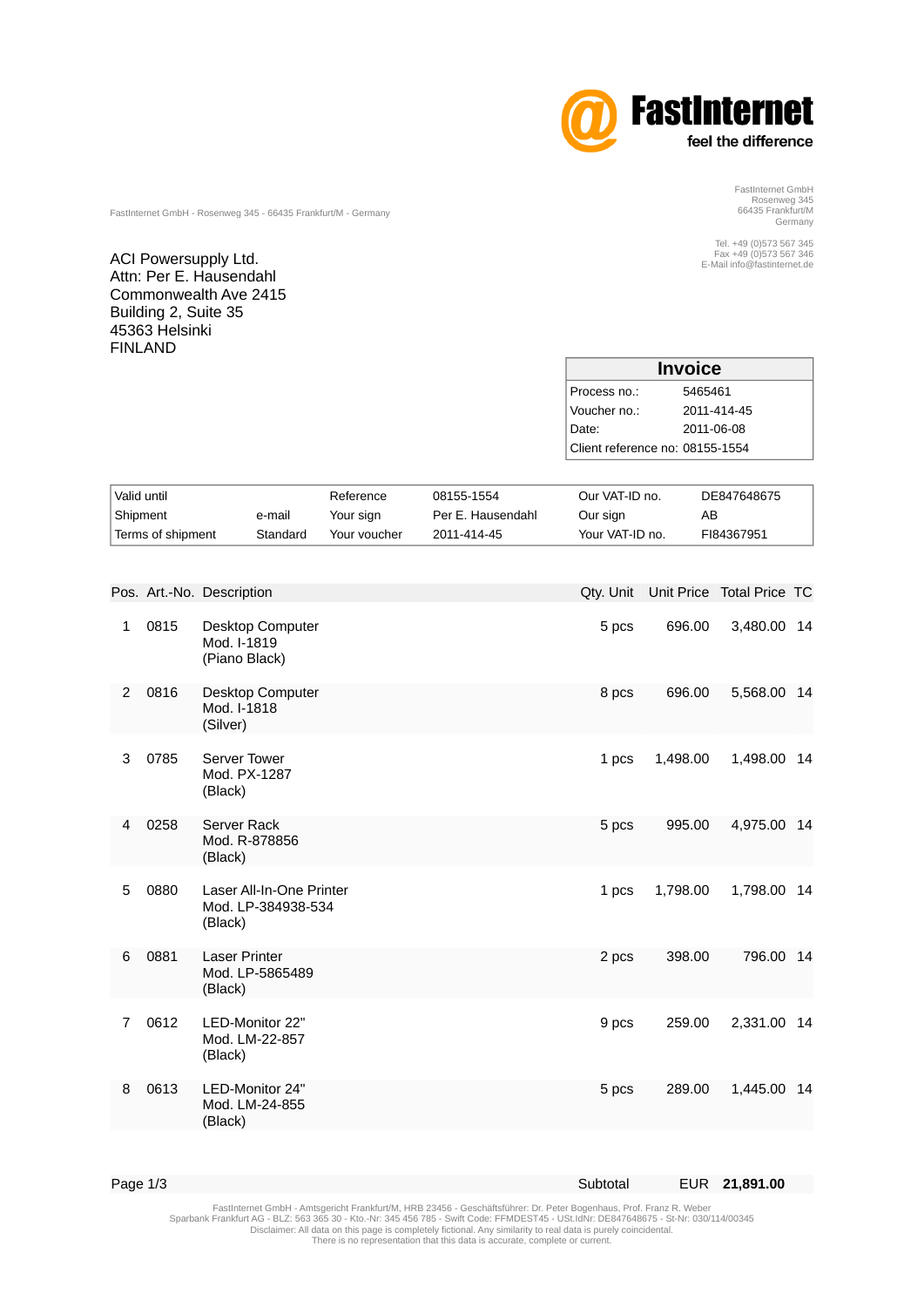|    | Invoice 2011-414-45 |                                                         | Subtotal  | <b>EUR</b> | 21,891.00                 |     |
|----|---------------------|---------------------------------------------------------|-----------|------------|---------------------------|-----|
|    |                     | Pos. Art.-No. Description                               | Qty. Unit |            | Unit Price Total Price TC |     |
| 9  | 0614                | LED-Monitor 19"<br>Mod. LM-19-4575<br>(Black)           | 8 pcs     | 179.00     | 1,432.00 14               |     |
| 10 | 0601                | Keyboard EN<br>Mod. KE-54755<br>(White)                 | 12 pcs    | 19.00      | 228.00 14                 |     |
| 11 | 0602                | Keyboard EN<br>Mod. KE-54756<br>(Black)                 | 5 pcs     | 19.00      | 95.00 14                  |     |
| 12 | 0603                | Keyboard DE<br>Mod. KE-54765<br>(White)                 | 10 pcs    | 19.00      | 190.00 14                 |     |
| 13 | 0620                | Mouse - USB Wireless<br>Mod. MU-15789<br>(Black)        | 10 pcs    | 23.00      | 230.00 14                 |     |
| 14 | 0621                | Mouse - USB Wireless<br>Mod. MU-15787<br>(White)        | 13 pcs    | 23.00      | 299.00 14                 |     |
| 15 | 0895                | <b>Toner Cartridge</b><br>Mod. TC-17554454<br>(Black)   | 10 pcs    | 175.00     | 1,750.00 14               |     |
| 16 | 0896                | <b>Toner Cartridge</b><br>Mod. TC-17554452<br>(Magenta) | 5 pcs     | 185.00     | 925.00 14                 |     |
| 17 | 0897                | <b>Toner Cartridge</b><br>Mod. TC-17554453<br>(Yellow)  | 5 pcs     | 185.00     | 925.00 14                 |     |
| 18 | 0898                | <b>Toner Cartridge</b><br>Mod. TC-17554451<br>(Cyan)    | 5 pcs     | 185.00     | 925.00                    | -14 |
| 19 | 8876                | Notebook N456 15.6"<br>Mod. N-889772<br>(Black)         | 7 pcs     | 589.00     | 4,123.00 14               |     |
| 20 | 1248                | Notebook N454 15.4"<br>Mod. N-889775<br>(Silver)        | 10 pcs    | 559.00     | 5,590.00 14               |     |
| 21 | 5248                | Headset PC-510<br>Mod. HS-1256<br>(Black)               | 10 pcs    | 39.00      | 390.00 14                 |     |
| 22 | 7459                | Headset PC-510<br>Mod. HS-1257<br>(White)               | 10 pcs    | 39.00      | 390.00 14                 |     |
| 23 | 1236                | Webcam PC-980<br>Mod. WC-7888<br>(Black)                | 10 pcs    | 49.00      | 490.00 14                 |     |

Page 2/3 Subtotal EUR **39,873.00**

FastInternet GmbH - Amtsgericht Frankfurt/M, HRB 23456 - Geschäftsführer: Dr. Peter Bogenhaus, Prof. Franz R. Weber<br>Sparbank Frankfurt AG - BLZ: 563 365 30 - Kto.-Nr: 345 456 785 - Swift Code: FFMDEST45 - USt.IdNr: DE84764